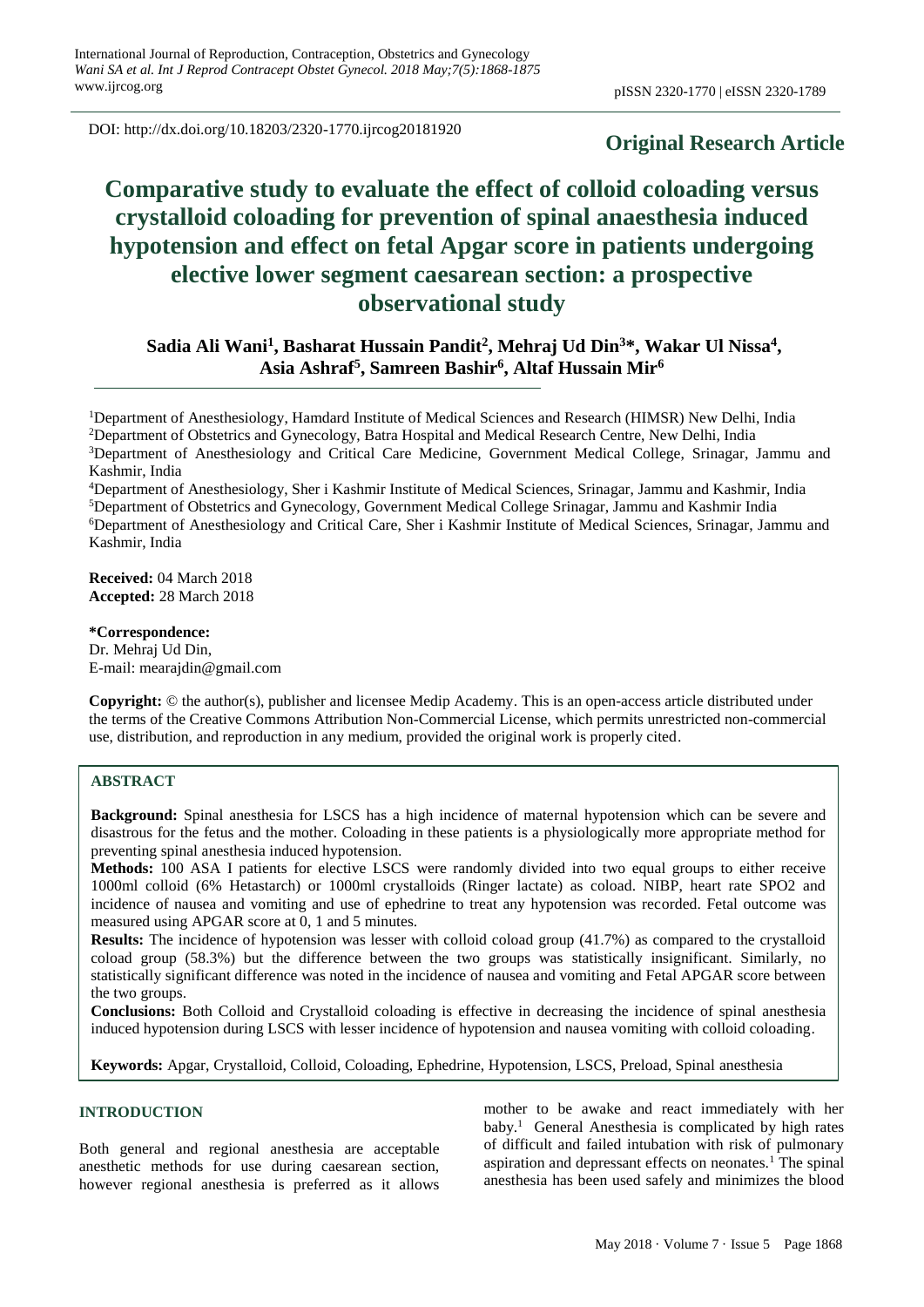loss, providing post-operative analgesia and lowering the incidence of postoperative thromboembolism.2-4

However it has a high incidence of maternal hypotension.<sup>5</sup> This is related to decrease in peripheral vascular resistance, increased sensitivity to local anesthetics, epidural venous engorgement and gravid uterus causing aortocaval compression in pregnancy.6,7 Higher the segmental sympathetic blockade, the greater risk of hypotension and associated emetic symptoms.<sup>8</sup> Untreated hypotension results in nausea and vomiting and in more severe causes there may be risk of decreased consciousness, Cardiovascular collapse, respiratory depression and cardiac arrest.<sup>9</sup> Hypotension may cause decrease in utero-placental blood flow, impaired fetal oxygenation and fetal acidosis.<sup>10</sup> Different methods have been investigated alone and in combination for both its prevention and treatment.<sup>11</sup> Prophylactic use of vasopressors, preloading with crystalloids or colloids and left uterine displacement have all been advocated to prevent hypotension following spinal anaesthesia.<sup>12-15</sup> Prevention of hypotension following spinal anaesthesia for LSCS may result in better outcome than treating it once it has occurred.<sup>16</sup>

The use of preloading for prevention of post spinal hypotension is well established practice.<sup>17</sup> This practice is currently challenged due to its less reliability in preventing it. $18-20$  Also preload crystalloid may be disadvantageous in patients with renal impairment or borderline cardiopulmonary status.<sup>21</sup>

An alternative approach to administer fluid bolus starting at the time of intrathecal injection of local anaesthetic, also known as Coloading has been recently described for the prevention of post spinal anesthesia hypotension in  $LSCS.<sup>22</sup>$  Coloading may be physiologically more appropriate because the maximum effect can be achieved during the time when the spinal block occurs and thus limit fluid redistribution and excretion.<sup>23</sup> However, experience with this approach is limited and both crystalloids and colloid have been used for the same.<sup>24</sup>

In this context, the present study was under taken and the primary outcome studied was impact on incidence of post spinal hypotension through colloid coloading and crystalloid coloading. The secondary outcomes measured were ephedrine requirement for maintaining maternal BP, maternal nausea/vomiting and neonatal outcome in terms of fetal APGAR scores.<sup>25</sup>

# **METHODS**

This prospective randomized, double blind study was carried out over a period of 18 months. After approval from the institutional ethics committee 100 patients of ASA class I with a singleton full term pregnancy in the age group of 20-35 years scheduled for elective cesarean section under spinal anesthesia were enrolled for study.

Patients were prospectively recruited into the study and randomly allocated to either of the two study groups using computer generated table of random numbers at the time of pre-anesthetic evaluation. Written informed consent was obtained for all the patients for participation in the study.

The two groups were designated as below:

# *Group X*

Received coload of 1000ml of 6% Hetastarch solution (Colloid) infused by a pressurized IV infusion set pressurized to 300mmHg

# *Group Y*

Received coload of 1000ml of ringer's lactate solution (Crystalloid) infused by a pressurized IV infusion set pressurized to 300mmHg.

Patients presenting with fetal distress or emergency LSCS, multiple pregnancies, obesity, preeclampsia/eclampsia, or any other co-existing diseases were excluded from the study. Similarly, patients with any contraindications to spinal anesthesia or having known fetal abnormalities were also excluded from the study. Patients were admitted 24 hours before surgery at this time pre-anesthetic evaluation was done. Baseline demographic and obstetric data including the gestational age, parity, and weight of patient was noted. On arrival in the operating room I.V line was secured and standard monitoring including NIBP, ECG and pulse oximetry was started.

The infusion bags containing the fluids for coloading were prepared and sealed by the pharmacist who was blinded to the study. The bag containing the Colloid, 1000 ml of 6% Hetastarch, was sealed and labeled as fluid X were as the infusion bag containing the Crystalloid, 1000 ml of Ringer lactate, was labeled as fluid Y.

Standardized anesthesia technique was used to perform spinal anesthesia in all patients under the guidance of a senior consultant. Spinal anesthesia was administered under aseptic precautions in both groups using 3ml of 0.5 % of hyperbaric bupivacaine, injected slowly over 20 seconds at the L3-L4 level with a 25 gauge Quinkes needle in the sitting position.

At the time of identification of CSF, the patients of Group X received 1000ml of 6% hetastarch and Group Y received 1000ml of Ringers lactate solution. Each infusion was completed in 10 minutes. After completion of injection of local anaesthetic, patients were positioned supine with 15 degree left lateral tilt.

Two anesthesiologists were involved in the study for each subject and they were blinded to the nature of the fluid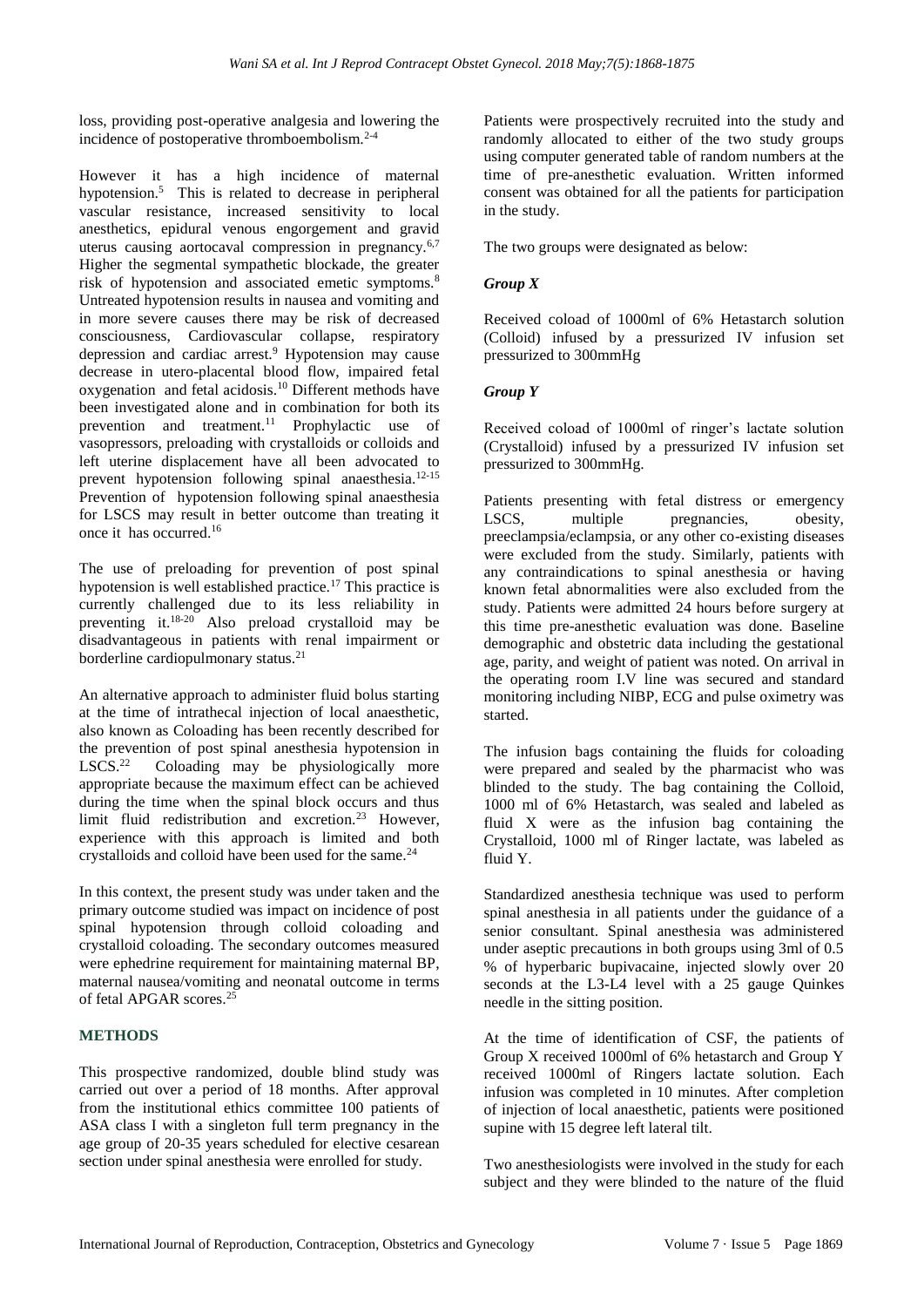used and the study group of the patient assigned. The first anaesthesiologist placed the sealed and pre-labeled study fluid in pressurized infusion system, pressurized to 300 mmHg and was solely responsible for its subsequent administration according to the study protocol.

The second anesthesiologist conducted spinal anaesthesia and prepared vasoactive drug, recorded the hemodynamic variables and was also responsible for administration of the vasoactive drugs.

NIBP measurements and Heart rate were recorded at baseline and three-minute intervals from the start of the regional block for the first 20 minutes, and then at fiveminute intervals until the completion of surgery. The height of the sensory block was assessed using pin prick sensory method. Surgery was allowed to proceed after a block to T6 was established and the block level at the end of surgery was documented. Hypotension was defined as 20% decrease in blood pressure from baseline or a systolic blood pressure of less than 90 mmhg or Mean arterial pressure less than 65mmhg. Any episode of hypotension was treated with 5 mg ephedrine intravenously repeated every two minutes until mean arterial pressure recovered to within 80% of the starting value. At delivery all patients received 20 IU of injection Oxytocin intravenously and no further oxytocin was given intra operatively. At least three further readings were taken three minutes apart after completion of surgery.

Neonatal outcome was assessed by recording the Apgar score of the baby at birth, 1 minute and 5 minutes.

Nausea and vomiting was assessed at three-minute intervals after the spinal anesthesia until the end of the surgery using a 3-point scale as below:

- $1=$  no nausea and no vomiting
- $2$  = nausea only
- $3 =$  both nausea and vomiting

After the completion of the surgery all the patients were shifted to post anesthesia recovery unit for monitoring.

# *Statistical analysis*

Mean with SD was calculated for continuous and frequency proportions and was used for the presentation of both the continuous and categorical variables.

Data were entered and coded in MS Excel (2013) and the statistical software SPSS (Version 22, SPSS Inc., Chicago, IL, USA) was used for the entire statistical analysis. Bar diagram and line diagram was used for graphical presentation of the data.

Student's t or Mann-Whitney 'U' test was used for finding the quantitative variables with two independent groups while Chi-square/Fisher's test was used for finding the statistical significance between qualitative variables. The 'p' value of less than  $0.05$  (p< 0.05) was considered as statistically significant.

# **RESULTS**

The total number of patients recruited in the study was 100 with 50 in each group X and group Y.

However, two patients in group  $X$  were dropped out as they were converted to general anesthesia due to the patchy block. One of the patients required intraoperative blood transfusion in group Y and was also dropped out of the study.

The various demographic characteristics and duration of surgery in the two patient groups  $X$  and  $Y$  are shown in Table 1.

Comparison of age and weight distribution between the group Y and group X as showed in Table 1 revealed no statistically significant difference between the two groups.

In group X 45.8% patients were primigravida and 54.2% patients were multipara while as in group Y 42.8% of the patients were primigravida and 57.2% patients were multipara.

There was no statistically significant difference observed between the two groups. The mean duration of surgery in group X was 55.6 minutes and in group Y, it was 57.2 minutes the difference was however statistically insignificant, Table 1.

# **Table 1: Demographic characteristics of the two groups.**

|                                                                     |           | Group No. Mean SD P value            |       |       | <b>Remarks</b> |  |  |  |
|---------------------------------------------------------------------|-----------|--------------------------------------|-------|-------|----------------|--|--|--|
| <b>Distribution of age (years)</b>                                  |           |                                      |       |       |                |  |  |  |
| $\mathbf{X}$                                                        | 48        | 25.8                                 | 1.733 | 0.422 | <b>NS</b>      |  |  |  |
| Y                                                                   | 49        | 25.5                                 | 1.982 |       |                |  |  |  |
|                                                                     |           | <b>Distribution of Weight (Kgs)</b>  |       |       |                |  |  |  |
| X                                                                   | 48        | 61.7                                 | 3.069 | 0.599 | <b>NS</b>      |  |  |  |
| Y                                                                   | 49        | 61.4                                 | 3.004 |       |                |  |  |  |
|                                                                     |           | <b>Duration of Surgery (Minutes)</b> |       |       |                |  |  |  |
| X                                                                   | 48        | 55.6                                 | 5.066 | 0.089 | <b>NS</b>      |  |  |  |
| Y                                                                   | 49        | 57.2                                 | 4.326 |       |                |  |  |  |
| <b>Distribution of Parity</b>                                       |           |                                      |       |       |                |  |  |  |
| Parity                                                              | Group $X$ |                                      |       |       | Group Y        |  |  |  |
|                                                                     |           | No. %age                             |       | No.   | %age           |  |  |  |
| Primi                                                               | 22        | 45.8                                 |       | 21    | 42.8           |  |  |  |
| Multi                                                               |           | 26 54.2                              |       | 28    | 57.2           |  |  |  |
| p value = $0.687$ (NS)<br>$V = C$ 11 '1 $V = C$ $\rightarrow$ 11 '1 |           |                                      |       |       |                |  |  |  |

 $X =$  Colloid:  $Y =$  Crystalloid

On comparing the neural block levels achieved no statistically significant difference was noted between the two groups.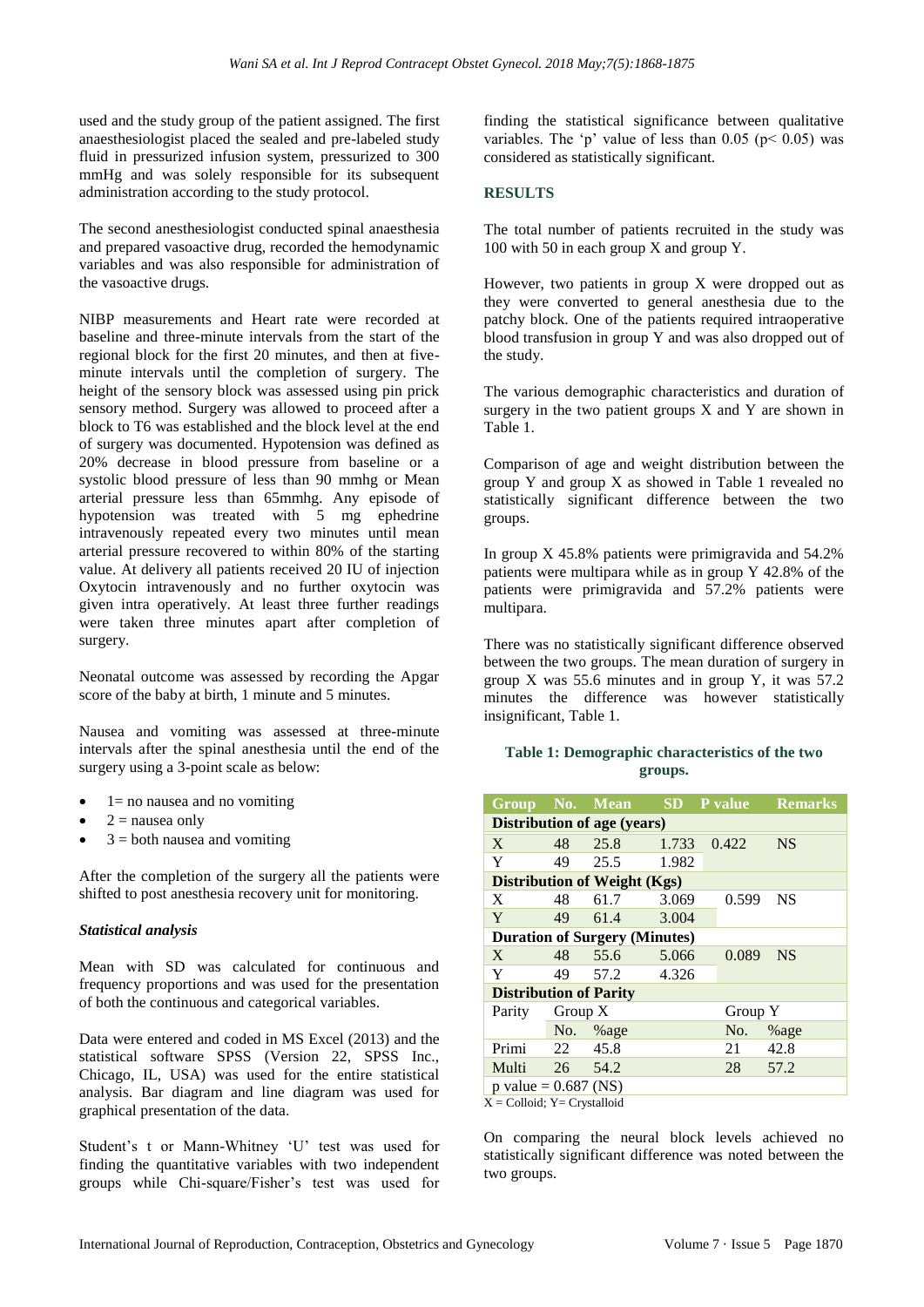In group X, 4.1% patients achieved sensory level of T3, 22.9% achieved T4 level, 20.8% achieved T5 level and 52.1% achieved T6 level, while as in crystalloid group (group Y) 10.2% patients achieved sensory level of T3, 22.2% achieved T4 level, 20.4% achieved T5 and 46.9% achieved T6 level, Table 2.

# **Table 2: Comparison of Block Height between the two groups.**

| <b>Block</b>           | Group X |          | <b>Group Y</b> |         |
|------------------------|---------|----------|----------------|---------|
| Height                 | No.     | $\%$ age | No.            | $%$ age |
| T3                     |         | 4.1      | 5              | 10.2    |
| T <sub>4</sub>         | 11      | 22.9     | 11             | 22.4    |
| T <sub>5</sub>         | 10      | 20.8     | 10             | 20.4    |
| T <sub>6</sub>         | 25      | 52.1     | 23             | 46.9    |
| p value = $0.702$ (NS) |         |          |                |         |

 $X =$  Colloid;  $Y =$  Crystalloid

About 53% parturients developed hypotension in crystalloid group while as in colloid group only 41.7% parturients developed hypotension. More episodes of hypotension were found in the crystalloid group; however, the difference was statistically insignificant, Table 3.

# **Table 3: Incidence of Hypotension between the two groups.**

|                        | $Group X$ |          | <b>Group Y</b> |          |
|------------------------|-----------|----------|----------------|----------|
| <b>Hypotension</b>     | No.       | $\%$ age | No.            | $\%$ age |
| Yes                    | 20        | 41.7     | 26             | 53.0     |
| N <sub>0</sub>         | 28        | 58.3     | 23             | 46.9     |
| p value = $0.161$ (NS) |           |          |                |          |

X = Colloid; Y= Crystalloid

#### **Table 4: Comparison of heart rate (beats per min) between the two groups.**

| <b>Time</b>   | Group X |           |       | <b>Group Y</b> |                       |                |
|---------------|---------|-----------|-------|----------------|-----------------------|----------------|
| interv<br>al  | Mean    | <b>SD</b> | Mean  | <b>SD</b>      | $\mathbf{p}$<br>value | <b>Remarks</b> |
| $0$ Min       | 87.88   | 3.57      | 88.20 | 4.16           | 0.681                 | <b>NS</b>      |
| 3 Min         | 89.86   | 3.96      | 88.62 | 4.13           | 0.129                 | <b>NS</b>      |
| 6 Min         | 88.12   | 4.13      | 87.98 | 4.19           | 0.867                 | <b>NS</b>      |
| 9 Min         | 90.92   | 5.30      | 91.30 | 3.92           | 0.685                 | <b>NS</b>      |
| 12 Min        | 89.20   | 3.87      | 89.02 | 3.84           | 0.816                 | <b>NS</b>      |
| $15$ Min      | 87.40   | 4.02      | 88.34 | 3.98           | 0.243                 | <b>NS</b>      |
| 18 Min        | 88.20   | 3.60      | 87.52 | 3.53           | 0.342                 | <b>NS</b>      |
| 21 Min        | 89.70   | 4.29      | 90.80 | 4.30           | 0.203                 | <b>NS</b>      |
| 26 Min        | 89.72   | 4.64      | 88.56 | 4.66           | 0.215                 | <b>NS</b>      |
| 31 Min        | 87.54   | 3.80      | 86.56 | 3.92           | 0.207                 | <b>NS</b>      |
| 36 Min        | 88.30   | 4.12      | 89.10 | 4.97           | 0.383                 | <b>NS</b>      |
| 41 Min        | 89.46   | 4.14      | 88.38 | 3.76           | 0.175                 | <b>NS</b>      |
| 46 Min        | 86.50   | 4.57      | 85.44 | 5.53           | 0.299                 | NS             |
| 51 Min        | 84.76   | 4.30      | 83.83 | 5.71           | 0.414                 | <b>NS</b>      |
| 56 Min        | 85.04   | 2.76      | 85.71 | 3.71           | 0.432                 | NS             |
| 61 Min<br>. . | 84.27   | 2.09      | 83.89 | 4.31           | 0.759                 | <b>NS</b>      |

 $X =$  Colloid;  $Y =$  Crystalloid

Heart rate was recorded at the baseline, at 3 minutes interval after spinal anesthesia up to 21 minutes and thereafter at 5 minutes interval till end of surgery in both group X and group Y, there was no statistically significant difference noted between the two groups, Table 4.

Systolic blood pressure was recorded at baseline, at 3 minutes intervals after spinal anesthesia up to 21 minutes and thereafter every 5 minutes interval till the end of the surgery in both group X and group Y.

However no statistically significant difference was noted between the two groups, Table 5.

**Table 5: Comparison of systolic blood pressure (mmHg) between the two groups.**

| <b>Time</b>                         | Group X     |       |             | <b>Group Y</b> |       | <b>Remarks</b> |
|-------------------------------------|-------------|-------|-------------|----------------|-------|----------------|
|                                     | <b>Mean</b> | SD.   | <b>Mean</b> | SD.            | value |                |
| $0$ Min                             | 121.3       | 2.37  | 120.9       | 3.03           | 0.464 | <b>NS</b>      |
| 3 Min                               | 120.5       | 2.87  | 120.3       | 3.07           | 0.789 | <b>NS</b>      |
| 6 Min                               | 118.6       | 4.25  | 118.0       | 8.58           | 0.669 | <b>NS</b>      |
| 9 Min                               | 117.4       | 8.45  | 116.6       | 9.40           | 0.664 | <b>NS</b>      |
| 12 Min                              | 116.8       | 8.70  | 115.3       | 8.80           | 0.394 | <b>NS</b>      |
| 15 Min                              | 113.5       | 8.17  | 111.4       | 8.60           | 0.214 | <b>NS</b>      |
| 18 Min                              | 114.0       | 8.74  | 111.9       | 10.28          | 0.274 | <b>NS</b>      |
| $21$ Min                            | 110.1       | 8.88  | 108.5       | 10.68          | 0.417 | <b>NS</b>      |
| 26 Min                              | 109.2       | 8.39  | 110.6       | 11.35          | 0.485 | NS             |
| 31 Min                              | 112.3       | 9.49  | 108.7       | 10.73          | 0.079 | <b>NS</b>      |
| 36 Min                              | 113.4       | 8.86  | 112.8       | 10.56          | 0.759 | NS             |
| 41 Min                              | 116.6       | 10.84 | 117.5       | 11.23          | 0.704 | <b>NS</b>      |
| 46 Min                              | 117.8       | 10.17 | 117.4       | 9.38           | 0.838 | <b>NS</b>      |
| 51 Min                              | 118.0       | 9.94  | 117.0       | 9.78           | 0.642 | <b>NS</b>      |
| 56 Min                              | 117.2       | 10.40 | 116.0       | 8.58           | 0.625 | <b>NS</b>      |
| 61 Min                              | 117.3       | 2.35  | 115.7       | 10.87          | 0.578 | <b>NS</b>      |
| $V = CoII$ oide $V = Conistall$ oid |             |       |             |                |       |                |

 $X =$  Colloid;  $Y =$  Crystalloid

On comparing the diastolic blood pressure between the group  $X$  and group  $Y$ , no statistically significant difference was noted, Table 6.

**Table 6: Comparison of diastolic blood pressure (mmHg) between the two groups.**

| <b>Time</b> | Group X     |      | <b>Group Y</b> |           | $\mathbf{p}$ | <b>Remarks</b> |
|-------------|-------------|------|----------------|-----------|--------------|----------------|
|             | <b>Mean</b> | SD   | <b>Mean</b>    | <b>SD</b> | value        |                |
| 0 Min       | 77.2        | 4.37 | 77.1           | 4.378     | 0.96         | <b>NS</b>      |
| 3 Min       | 74.2        | 3.19 | 74.0           | 3.217     | 0.69         | <b>NS</b>      |
| 6 Min       | 76.0        | 4.36 | 75.9           | 6.822     | 0.90         | <b>NS</b>      |
| 9 Min       | 71.7        | 5.75 | 71.6           | 5.281     | 0.93         | <b>NS</b>      |
| 12 Min      | 70.9        | 6.45 | 70.5           | 5.719     | 0.74         | <b>NS</b>      |
| $15$ Min    | 68.2        | 4.76 | 67.6           | 4.437     | 0.52         | <b>NS</b>      |
| 18 Min      | 69.7        | 5.75 | 68.4           | 5.857     | 0.27         | <b>NS</b>      |
| $21$ Min    | 66.4        | 4.92 | 64.7           | 7.327     | 0.18         | <b>NS</b>      |
| 26 Min      | 65.8        | 5.70 | 64.4           | 6.849     | 0.27         | <b>NS</b>      |
| $31$ Min    | 67.3        | 5.37 | 66.8           | 5.733     | 0.65         | <b>NS</b>      |
| 36 Min      | 68.5        | 4.78 | 67.1           | 6.227     | 0.23         | <b>NS</b>      |
| 41 Min      | 69.4        | 6.19 | 69.0           | 6.171     | 0.76         | <b>NS</b>      |
| 46 Min      | 71.1        | 4.76 | 71.3           | 5.037     | 0.81         | <b>NS</b>      |
| 51 Min      | 72.9        | 4.58 | 72.8           | 5.895     | 0.95         | <b>NS</b>      |
| 56 Min      | 73.6        | 4.43 | 73.9           | 5.890     | 0.82         | <b>NS</b>      |
| 61 Min      | 76.1        | 2.33 | 75.6           | 6.455     | 0.75         | <b>NS</b>      |

 $X =$  Colloid;  $Y =$  Crystalloid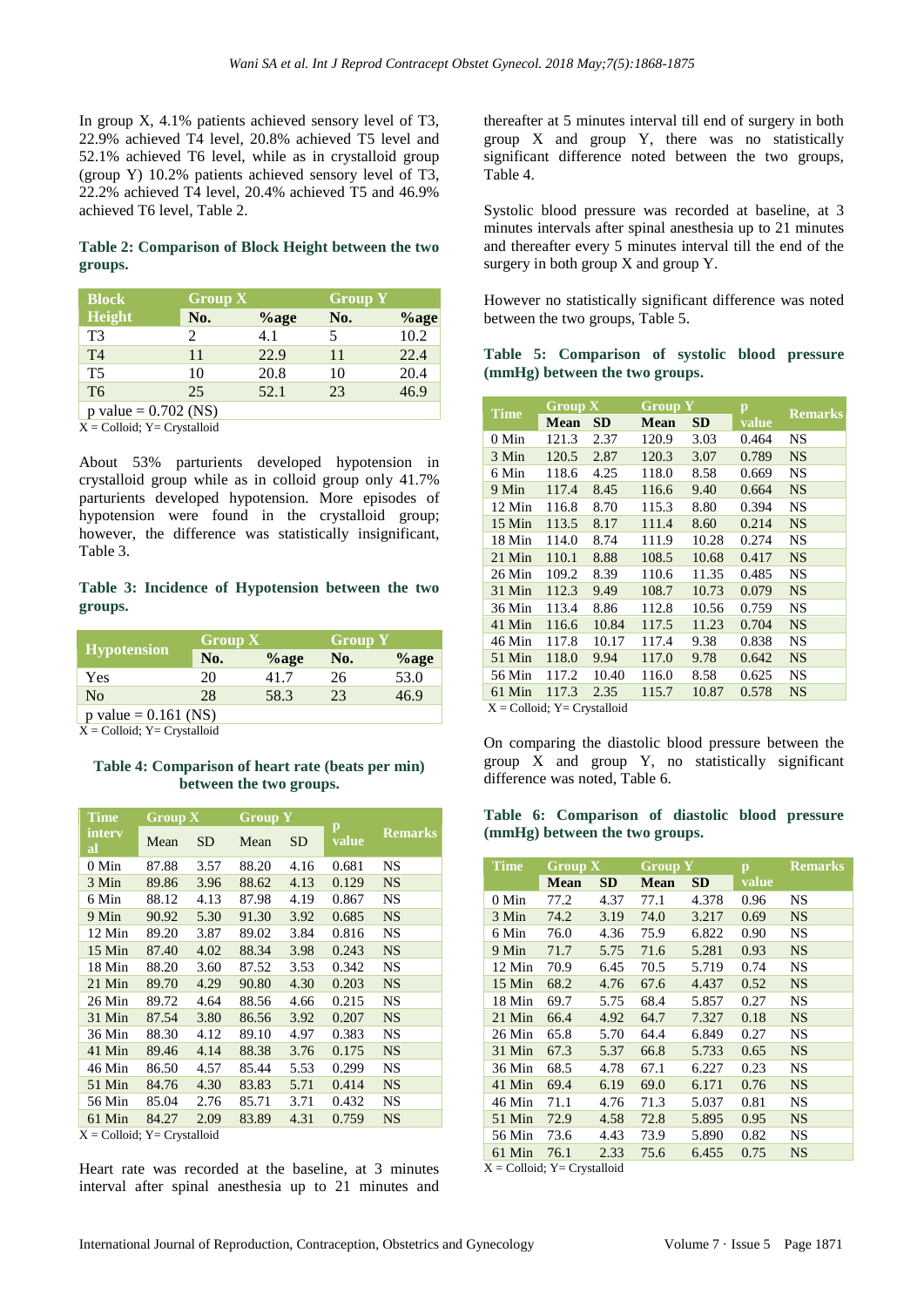Mean arterial pressure was recorded between the two groups at baseline, at 3 minutes intervals after spinal anesthesia up to 21 minutes and there after every 5 minutes interval till the end of the surgery in both group X and group Y.

The results were statistically insignificant when compared with each other, Table 7.

| Table 7: Comparison of mean arterial pressure |  |  |
|-----------------------------------------------|--|--|
| $(mmHg)$ between group X and Y.               |  |  |

|                  | Group X |           | <b>Group Y</b>     |           |            |                |
|------------------|---------|-----------|--------------------|-----------|------------|----------------|
| <b>MAP</b><br>At | Mean    | <b>SD</b> | Mea<br>$\mathbf n$ | <b>SD</b> | p<br>value | <b>Remarks</b> |
| $0$ Min          | 91.9    | 2.96      | 91.7               | 3.32      | 0.792      | <b>NS</b>      |
| 3 Min            | 89.6    | 2.30      | 89.4               | 2.48      | 0.668      | <b>NS</b>      |
| 6 Min            | 90.2    | 3.90      | 89.9               | 6.63      | 0.796      | <b>NS</b>      |
| 9 Min            | 86.9    | 6.19      | 86.6               | 6.03      | 0.796      | <b>NS</b>      |
| 12 Min           | 86.2    | 5.85      | 85.4               | 5.82      | 0.496      | <b>NS</b>      |
| $15$ Min         | 83.3    | 5.02      | 82.2               | 5.12      | 0.281      | <b>NS</b>      |
| 18 Min           | 84.5    | 5.92      | 82.9               | 6.63      | 0.206      | <b>NS</b>      |
| $21$ Min         | 81.0    | 5.30      | 79.3               | 7.54      | 0.195      | <b>NS</b>      |
| 26 Min           | 80.3    | 5.76      | 79.8               | 7.32      | 0.705      | <b>NS</b>      |
| $31$ Min         | 82.3    | 5.83      | 80.8               | 6.39      | 0.233      | <b>NS</b>      |
| 36 Min           | 83.5    | 4.85      | 82.3               | 6.90      | 0.317      | NS             |
| 41 Min           | 85.1    | 6.71      | 85.2               | 6.99      | 0.983      | <b>NS</b>      |
| 46 Min           | 86.7    | 5.63      | 86.7               | 5.93      | 0.979      | NS             |
| 51 Min           | 87.9    | 5.87      | 87.6               | 6.31      | 0.776      | <b>NS</b>      |
| 56 Min           | 88.2    | 5.80      | 88.0               | 6.26      | 0.899      | <b>NS</b>      |
| 61 Min           | 89.9    | 1.86      | 88.9               | 7.16      | 0.627      | <b>NS</b>      |

 $X = Colloid$ ;  $Y = Crystalloid$ 

Difference between the Vasopressors needed among the two groups was statistically insignificant with the p value of 0.161.

In group X only 39.5% patients required vasopressors, while as in group Y 48.9% patients required vasopressor, Table 8.

# **Table 8: Comparison of vasopressor doses needed between group X and Y.**

| Vasopressor needed Group X               |     |         | <b>Group Y</b> |         |
|------------------------------------------|-----|---------|----------------|---------|
|                                          | No. | $%$ Age | No.            | $%$ Age |
| Yes                                      | 19  | 39.5    | 24             | 48.9    |
| N <sub>0</sub>                           | 29  | 60.4    | 25             | 51.0    |
| p value = $0.161$ (NS)                   |     |         |                |         |
| $V = 0.11 \cdot 1.$ $V = 0.11 \cdot 1.1$ |     |         |                |         |

 $X =$  Colloid;  $Y =$  Crystalloid

Cumulative doses of vasopressors administered among the two groups were statistically insignificant with the p value of 0.429.

In group X 18.7% patients required single dose of vasopressor, 16.6% needed double dose and 4.2% required 3 doses during surgery while as in group Y 18.4% of the patients required single dose of vasopressor, 22.4% needed double dose, 6.1% required 3 doses and in 2% 4 doses were required during surgery, Table 9.

# **Table 9: Cumulative Vasopressor Doses in groups CO and CR.**

| <b>Doses</b>                | Group X |          | <b>Group Y</b> |          |  |
|-----------------------------|---------|----------|----------------|----------|--|
|                             | No.     | $\%$ age | No.            | $\%$ age |  |
| N <sub>il</sub>             | 29      | 60.4     | 25             | 51.0     |  |
|                             | 9       | 18.7     | 9              | 18.4     |  |
| $\overline{2}$              | 8       | 16.6     | 11             | 22.4     |  |
| 3                           | 2       | 4.2      | 3              | 6.1      |  |
| $\overline{4}$              |         |          |                | 2.0      |  |
| p value = $0.429$ (NS)<br>. |         |          |                |          |  |

 $X =$  Colloid;  $Y =$  Crystalloid

In group X, average Apgar score at birth is 7.78, at 1 min is 9.02, at 5 min is 9.54 while as in group Y, average Apgar score at birth, 1 min and 5 min is 7.72, 8.90 and 9.60 respectively. There was no statistically significant difference in the Apgar score at birth, 1 min and 5 min between the groups X and Y, Table 10.

#### **Table 10: Comparison of Apgar Score between two groups at birth, 1min and 5 min.**

| Apgar              | Group X |                     | $'$ Group Y |       |            |                |
|--------------------|---------|---------------------|-------------|-------|------------|----------------|
| <b>Score</b><br>At | Mean SD |                     | Mean        | -SD   | p<br>value | <b>Remarks</b> |
| <b>Birth</b>       | 7.78    | 0.61(7.72)          |             | 0.671 | 0.642      | - NS           |
| 1 Min              | 9.02    | $0.74$ $8.90$       |             | 0.678 | 0.401      | NS.            |
| 5 Min              | 9.54    | $0.50^{\circ}$ 9.60 |             | 0.495 | 0.549      | NS             |

#### **Table 11: Nausea/vomiting in two groups**

| <b>Nausea/Vomiting</b> | Group X |         |     | <b>Group Y</b> |  |
|------------------------|---------|---------|-----|----------------|--|
|                        | No.     | $%$ Age | No. | $%$ Age        |  |
| Yes                    |         | 4.1     |     |                |  |
| N <sub>0</sub>         | 46      | 95.8    | 45  | 91.8           |  |
| p value = $0.678$ (NS) |         |         |     |                |  |
| .                      |         |         |     |                |  |

 $X = Colloid: Y = Crystalloid$ 

Only 4.1% parturients develop nausea and vomiting in group X, and in group Y, 8.1% parturients develop nausea and vomiting. There was no statistically significant difference observed between the two groups, Table 11.

# **DISCUSSION**

Spinal anaesthesia often results in maternal hypotension which can result in fetal and maternal complications.<sup>2,26</sup> Several measures have been described to prevent and treat this complication.<sup>12,13</sup> Recently the concept of coloading has been introduced to reduce the incidence of hypotension following spinal anaesthesia for cesarean section. 23,27 Even with use of these preventive measures the incidence is about 53% to 80% and without any of these preventive measures the incidence can be as high as 82%.28,29

The primary outcome of present study was the incidence of hypotension in the two groups. The secondary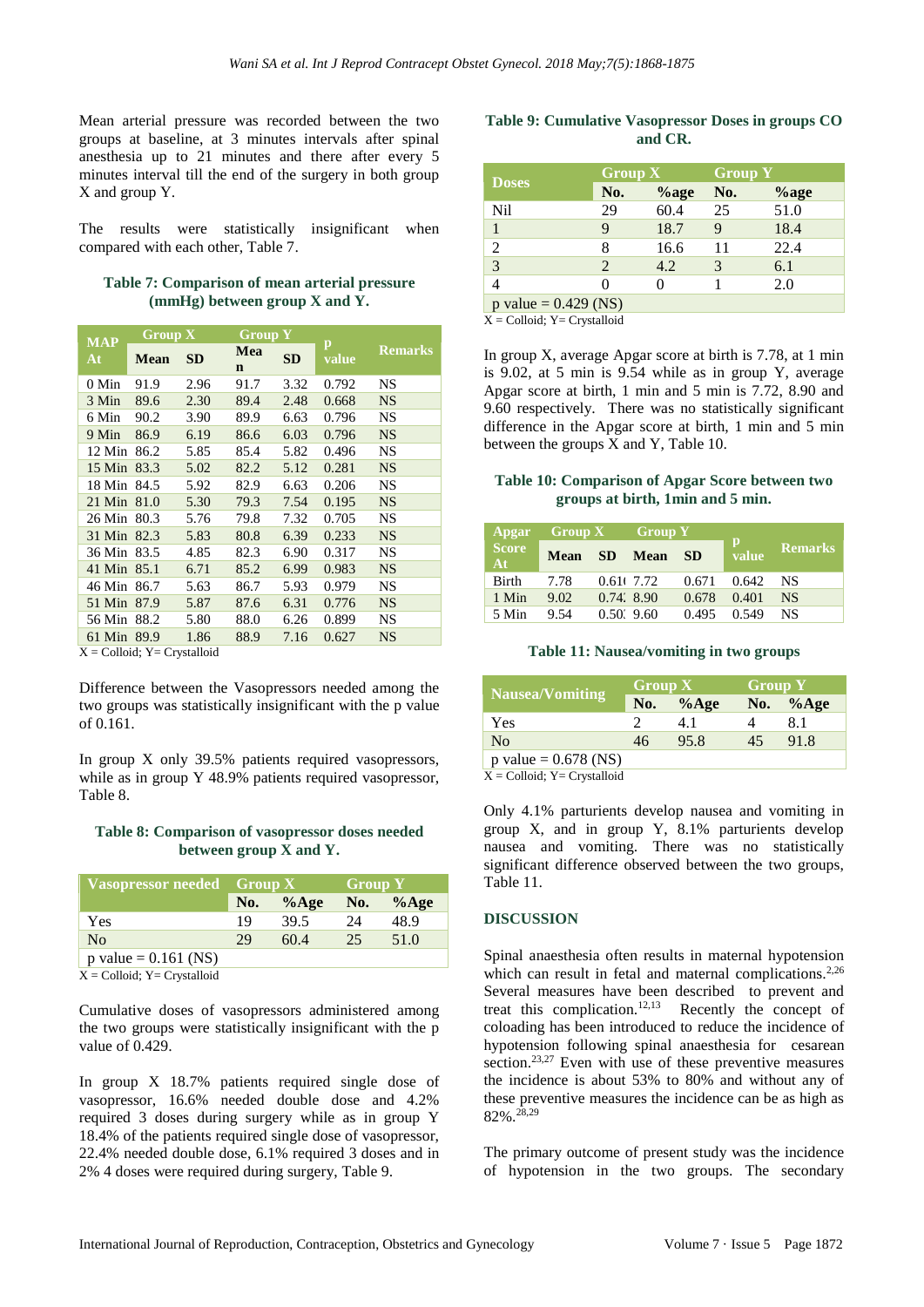outcomes studied were need for ephedrine requirement for maintaining maternal blood pressure, incidence of nausea and vomiting and neonatal outcome in terms of fetal Apgar score. Ephedrine was used for hypotension as it is readily available and is more effective for increasing arterial blood pressure with preservation of utero placental blood flow.<sup>29</sup> Hyperbaric bupivacaine 0.5% was used for its effective block and easy availability.<sup>30</sup>

Crystalloid preloading may lead to dilutional anemia, decreased colloidal oncotic pressure and subsequent pulmonary edema and may not be effective even after infusing larger volumes.<sup>25,33</sup> Colloid preloading is more effective but with a concern for anaphylaxis and increased cost 31,32

In terms of demographic variables like age, height and weight the two groups were comparable, and the difference was statistically insignificant. The height of the block achieved was comparable with the two groups with no statistically significant difference.

Present study revealed that the incidence of hypotension was lesser with colloid coload group (41.7%) as compared to the crystalloid coload group (53.0%) but the difference between the two groups was statistically insignificant. Our result was comparable to the results of Naskar et al, Mamdouh et al and Mcdonald et al. who found that colloid coload was better than crystalloid coload in terms of decreasing incidence of hypotension, decreasing nausea and vomiting but no statistical significant difference was seen between the two groups.34,35,36

Carvalho B et al, also suggested that fluid coloading at the time of administration of the intrathecal local anesthetic may be more rational physiological approach for the prevention of post spinal hypotension. $37$ 

In contrast to these findings, Teoh and Sia et al found that 15ml/kg colloid preload but not coload significantly increased maternal cardiac output within the first 5minutes after spinal injection, with no difference in the incidence of hypotension.38 Similarly Bouchnak et al, reported higher incidence of hypotension in the coload group (96.6%) than in the preload group (86.6%) while comparing 20ml/kg of crystalloid as coload or preload in obstetric population.<sup>39</sup>

The wide variation in the incidence of hypotension in these studies may be explained by differences in the definition of hypotension and different volumes and protocols of fluid administration used in the studies. $32$ 

In our study, the mean arterial pressure between the two groups was comparable and the difference was statistically insignificant at all measured intervals. Moreover, the systolic and diastolic blood pressure of the two groups followed a trend comparable to the mean arterial pressure with a statistically insignificant difference between the two groups. The results were comparable with the findings of Mc Donald et al, Naskar Chhandasi et al.<sup>34,36</sup>

In present study, heart rate showed increasing trend from the baseline value in both the groups throughout the perioperative period. However, the difference was statistically insignificant between the two groups. Same results were found by Mc Donald et al, Naskar Chhandasi et al in their respective studies.<sup>34,36</sup>

In this study, colloid coload was found to decrease the total amount of ephedrine used as compared to crystalloid coload group however, the difference was again statistically insignificant. Mamdouh et al in their study also found decrease requirement of ephedrine in the colloid group.<sup>37</sup> However these results are in contradiction to study done by Dyer et al where it was reported that crystalloid coload resulted in decrease in ephedrine requirement to maintain the maternal blood pressure.<sup>22</sup>

Regarding neonatal outcome, there was no significant difference between the two groups as evidenced by fetal APGAR score at birth, 1 and 5minutes after birth. These findings are supported by a systematic review conducted by Anna Lee, Warwick, Ngan Kee.10,31 Recent literatures also shows that despite the high prevalence of maternal hypotension, term infants can tolerate this placental blood perfusion challenge without any major negative consequences.<sup>40</sup>

Regarding the incidence of nausea and vomiting, our results were in agreement with Smiley RM who reported that, the incidence of nausea and vomiting was significantly lower with colloid than crystalloid, suggesting that patients given colloid may obtain more clinical benefit.<sup>41</sup>

Present study shows that both crystalloid and colloid coloading are equally effective in decreasing the incidence of spinal anaesthesia induced hypotension for LSCS patients, with colloid having a more favourable profile. However further studies are needed at a larger scale to evaluate the role coloading in terms of choice of fluid, dosage prescribed, and duration and exact timing of infusion desired for improved physiological outcome.

Present study had several limitations. The lack of a control group or placebo group precluded determination of an absolute reduction in the incidence of hypotension. Moreover, Apgar score was taken for rapid evaluation of fetal outcome in place of umbilical blood pH and blood gas status which could have given more accurate physiological effects of spinal anesthesia induced hypotension on fetus.

*Funding: No funding sources Conflict of interest: None declared*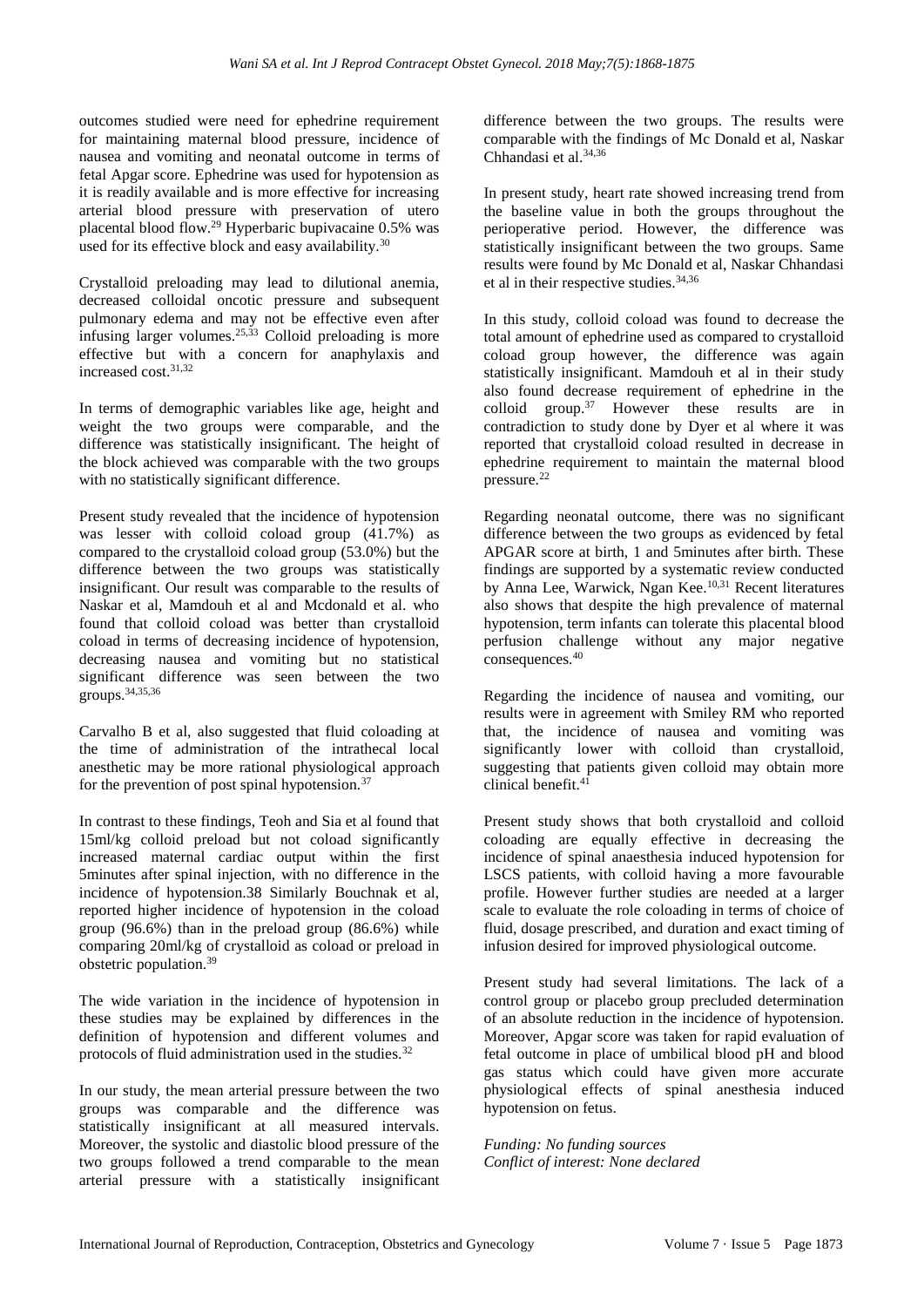*Ethical approval: The study was approved by the Institutional Ethics Committee*

#### **REFERENCES**

- 1. Joy L. Hawkins, Lisa M. Koonin, Susan K. et al. Anesthesia-related Deaths during Obstetric Delivery in the United States, 1979–1990. Anesthesiol 1997;86:277-84.
- 2. Hussain N, Tayah S et al. Spinal anaesthesia for caesarean section. J Surg Pakistan. 2000;7:19-21.
- 3. Yeoh SB, Leong SB, Heng AS. Anaesthesia for lower-segment caesarean section: Changing perspectives. Indian J Anaesth. 2010;54:409-14.
- 4. Rodgers A, Walker N, Schug S, McKee A, Kehlet H, Van Zundert A, et al. Reduction of postoperative mortality and morbidity with epidural or spinal anaesthesia: results from overview of randomised trials. BMJ : Brit Med J. 2000;321:1493.
- 5. Stenger V, Andersen T, Depadua C, Eitzman D, Gessner I, Prystowsky H. Spinal anaesthesia for caesarean section, physiological and biochemical observations. Am J Gynaecol. 1964;90:51.
- 6. Teoh, W.H., Ithnin, F., Sia, A.T. Comparison of an equal-dose spinal anesthetic for cesarean section and for post partum tubal ligation. Int J Obstet Anesth. 2008;17:228-32.
- 7. Mitra JK, Roy J, Bhattacharyya P, Yunus M, Lyngdoh NM. Changing trends in the management of hypotension following spinal anesthesia in cesarean section. J Postgrad Med 2013;59:121-6
- 8. Zhang N, He L, Ni J-X. Level of sensory block after spinal anesthesia as a predictor of hypotension in parturient. Medicine. 2017;96:e7184.
- 9. Balki M, Carvalho JC. Intraoperative nausea and vomiting during cesarean section under regional anesthesia. Int J Obstet Anesth. 2005;14:230-41.
- 10. Lee A, Ngan Kee WD, Gin T. A quantitative, systematic review of randomized controlled trials of ephedrine versus phenylephrine for the management of hypotension during spinal anesthesia for cesarean delivery. Anesth Analg. 2002;94:920-6.
- 11. Cyna AM, Andrew M, Emmett RS, Middleton P, Simmons SW. Techniques for preventing hypotension during spinal anaesthesia for caesarean section. Cochrane Database Syst Rev. 2006;4:CD002251.
- 12. Rout CC, Rocke DA, Gouws E. Leg elevation and wrapping in the prevention of hypotension following spinal anaesthesia for elective caesarean section. Anaesthesia. 1993;48:304-8.
- 13. Bhagwanjee S, Rocke DA, Rout CC, Koovarjee RV, Brijball R. Prevention of hypotension following spinal anaesthesia for elective caesarean section by wrapping of the legs. Br J Anaesth. 1990;65:819-22.
- 14. Rees SG, Thurlow JA, Gardner IC, Scrutton MJ, Kinsella SM. Maternal cardiovascular consequences of positioning after spinal anaesthesia for Caesarean section: left 15 degree table tilt vs. left lateral. Anaesthe. 2002;57:15-20.
- 15. Kinsella SM., Lateral tilt for pregnant women: why 15 degrees? Anaesthes. 58:835-6.
- 16. Datta S, Alper MH, Ostheimer GW, Weiss JB. Method of ephedrine administration and nausea and hypotension during spinal anaesthesia for cesarean section. Anesthesiology 1982;56:68-70.
- 17. Wollman SB, Marx GF. Acute hydration for prevention of hypotension of spinal anesthesia in parturients. Anesthesiology. 1968;29:374-80.
- 18. Rout CC, Rocke DA, Levin J, Gouws E, Reddy D. A. A reevaluation of the role of crystalloid preload in the prevention of hypotension associated with spinal anesthesia for elective cesarean section. Anesthesiology. 1993;79:262-9.
- 19. Clark RB, Thompson DS, Thompson CH. Prevention of spinal hypotension associated with cesarean section. Anesthesiology. 1976;45:670-4
- 20. Rocke DA, Rout CC. Volume preloading, spinal hypotension and caesarean section, Br J Anaesth , 1995;75:257-9
- 21. MacLennan FM, MacDonald AF, Campbell DM. Lung waterduring the puerperium. Anaesthesia. 1987;42:141-7.
- 22. Dyer RA, Farina Z, Joubert IA, Du Toit P. Crystalloid preload versus rapid crystalloid administration after induction of spinal anaesthesia (coload) for elective caesarean section. Anaesth Intensive Care. 2004;32:351-7.
- 23. Mercier FJ. Prevention and treatment of hypotension during spinal anesthesia for elective caesarean section: Any progress in clinical practice? Ann Fr Anesth Reanim. 2011;30:622-4.
- 24. Kulkarni KR, Naik AG, Deshpande SG. Evaluation of antihypotensive techniques for cesarean section under spinal anesthesia: Rapid crystalloid hydration versus intravenous ephedrine. Anesth Essays Res 2016;10:637-42
- 25. Finster M, Wood M. The Apgar score has survived the test of time. Anesthesiol 2005;102:855-7.
- 26. Reynolds F, Seed PT. Anaesthesia for caesarean section and neonatal acid-base status: A metaanalysis. Anaesthesia. 2005;60:636-53.
- 27. Oh AY, Hwang JW, Song IA, Kim MH, Ryu JH, Park HP et al. Influence of the timing of administration of crystalloid on maternal hypotension during spinal anesthesia for cesarean delivery: Preload versus coload. BMC Anesthesiol 2014;14:36.
- 28. Siddick SM, Aouad MT, Kai GE et al. Hydroxyethyl starch 10% is superior to Ringer's solution for preloading before spinal anesthesia for cesarean section. Can J Anaesth 2000;47:616-21.
- 29. Nag DS, Samaddar DP, Chatterjee A, Kumar H, Dembla A. Vasopressors in obstetric anesthesia: A current perspective. World J Clinic Cases : WJCC.2015;3:58-64.
- 30. Covino BG. Pharmacology of local anaesthetic agents. Br J Anaesth. 1986;58:701-6.
- 31. Allen TK, Muir HA, George RB, Habib AS. A survey of the management of spinal-induced